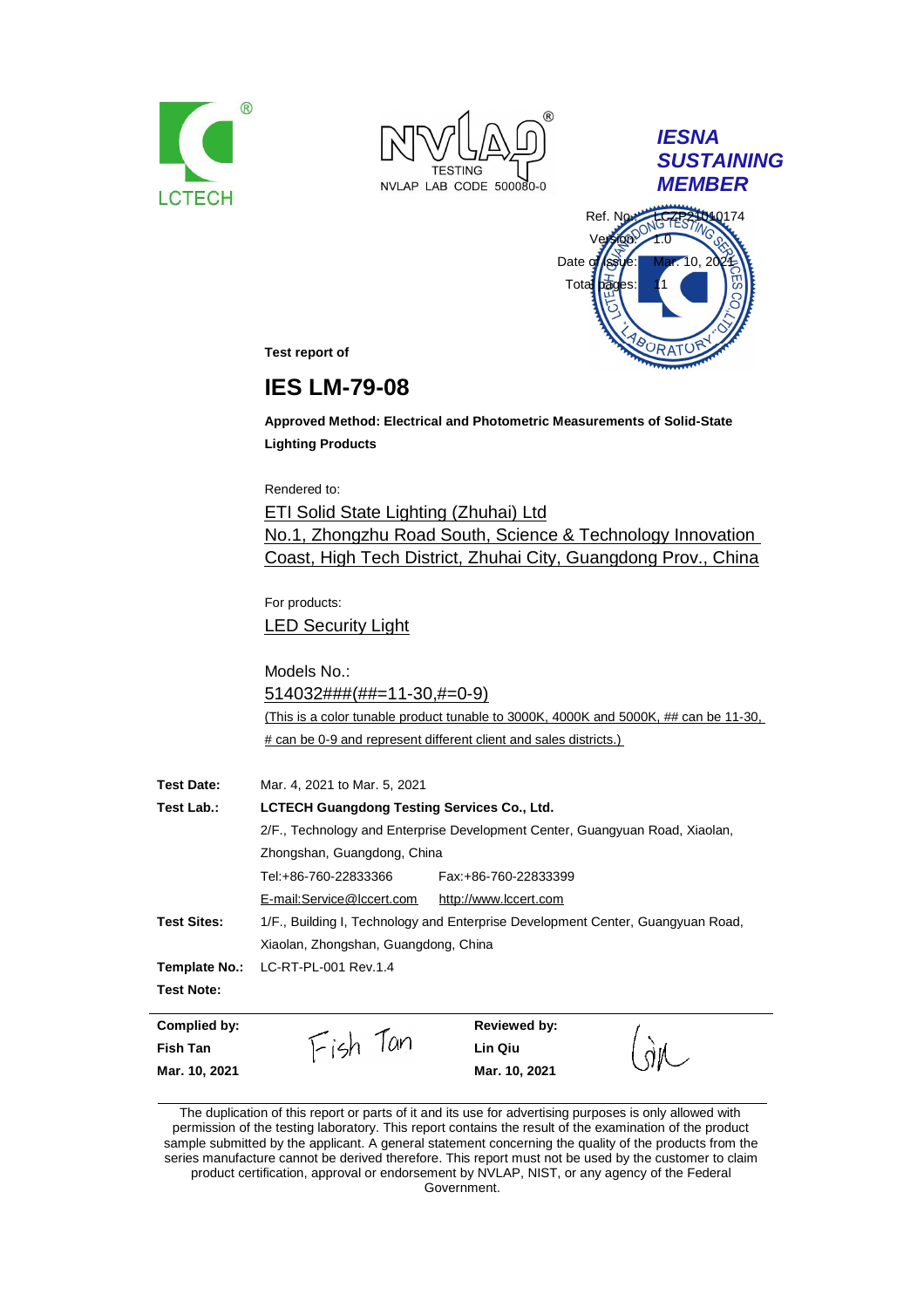



Page 2 of 11

# **Table of Contents**

| 1 <sub>1</sub> |     |  |
|----------------|-----|--|
|                | 1.1 |  |
|                | 1.2 |  |
|                | 1.3 |  |
| 2.             |     |  |
|                | 2.1 |  |
|                | 2.2 |  |
|                | 2.3 |  |
|                | 2.4 |  |
|                | 2.5 |  |
|                | 2.6 |  |
|                | 2.7 |  |
|                | 2.8 |  |
| 3.             |     |  |
|                | 3.1 |  |
|                | 3.2 |  |
|                | 3.3 |  |
| 4.             |     |  |
|                | 4.1 |  |
|                | 4.2 |  |
|                | 4.3 |  |
|                | 4.4 |  |
|                | 4.5 |  |
|                | 4.6 |  |
|                |     |  |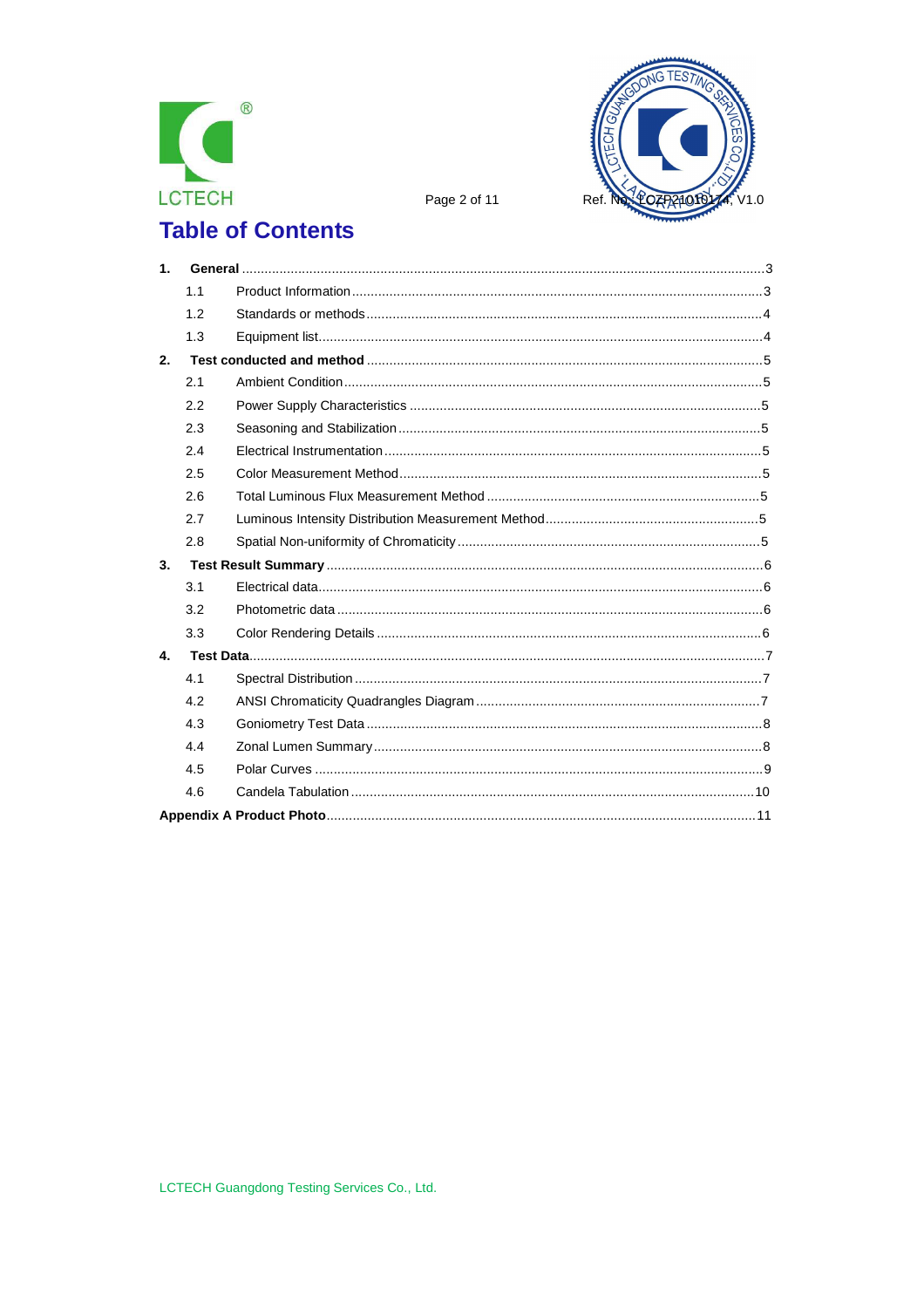

**1. General**



# **1.1 Product Information**

| <b>Brand Name</b>            | <b>Commercial Electric</b>                                          |
|------------------------------|---------------------------------------------------------------------|
| Factory 1                    | Name: ETI Solid State Lighting (Zhuhai) Ltd                         |
|                              | Address: No.1, Zhongzhu Road South, Science & Technology Innovation |
|                              | Coast, High Tech District, Zhuhai City, Guangdong Prov., China      |
| Factory 2                    | Name: NVC VIETNAM TECHNOLOGY AND LIGHTING COMPANY                   |
|                              | <b>LIMITED</b>                                                      |
|                              | Address: Lot CN23-1, Yen Phong Industrial park, Dong Phong commune, |
|                              | Yen Phong district, Bac Ninh province VIETNAM                       |
| Product Type                 | <b>LED Security Light</b>                                           |
| <b>Model Number</b>          | 514032###(##=11-30,#=0-9)                                           |
| <b>Rated Inputs</b>          | 120VAC, 60Hz                                                        |
| <b>Rated Power</b>           | 42W                                                                 |
| Rated Light output           | 3600lm                                                              |
| Declared CCT                 | 3000K/4000K/5000K                                                   |
| Power Supply                 | ETI-AD04200284132SDA                                                |
| LED Package, Array or Module | SPMWHX228FD5WAW0XX, Samsung Electronics Co., LTD.                   |
| <b>Receipt Samples</b>       | 1 unit                                                              |
| Sample Code of lab.          | 210304102004                                                        |
| Date of Receipt Samples      | Mar. 4, 2021                                                        |
| Note                         | 3000K was selected for the test.                                    |
|                              |                                                                     |
|                              |                                                                     |
|                              |                                                                     |
|                              |                                                                     |
|                              |                                                                     |
|                              |                                                                     |
|                              |                                                                     |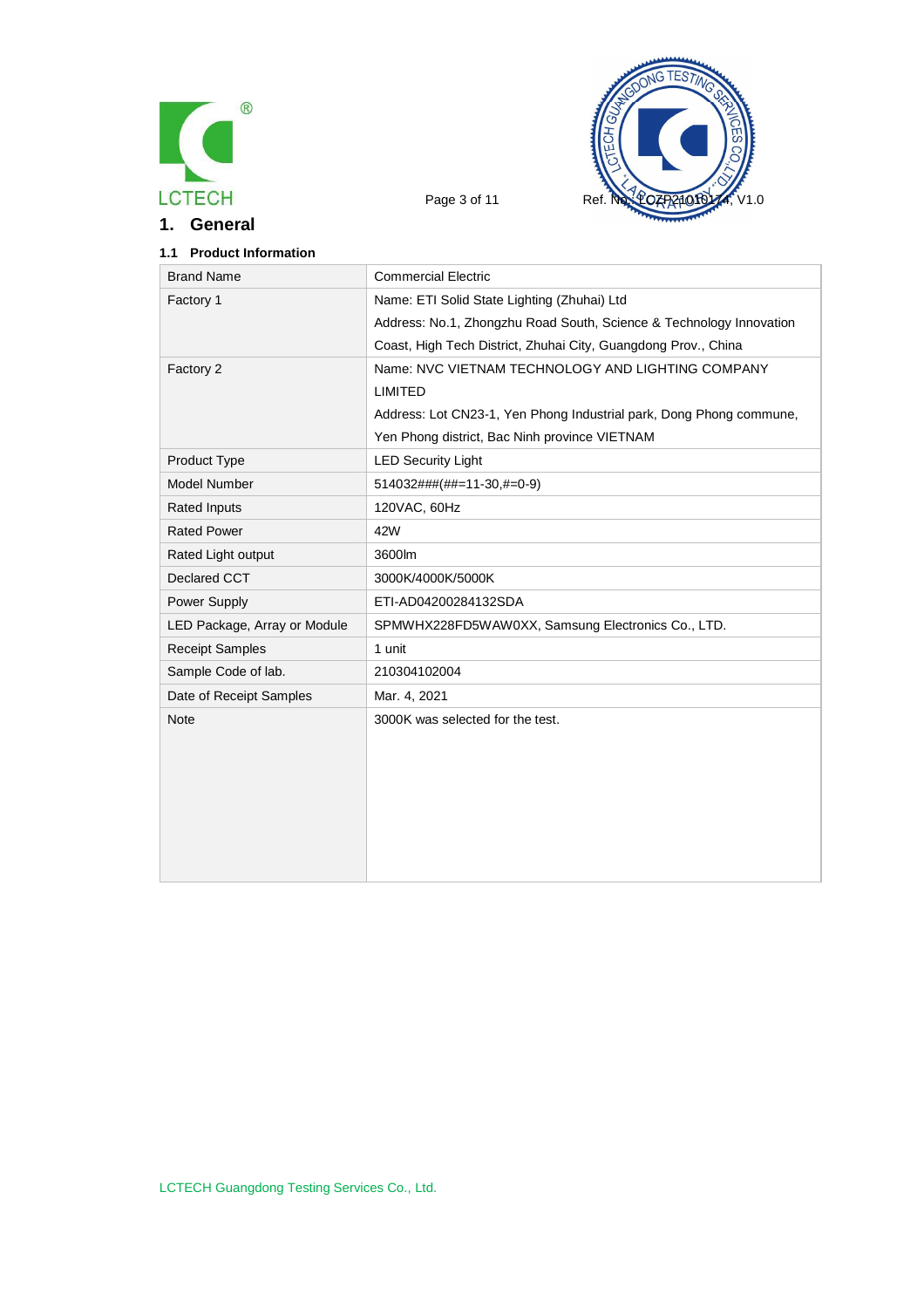



**1.2 Standards or methods**

The following standards are partly or totally used or referenced for test:

| No.                     | Name                                                                     |
|-------------------------|--------------------------------------------------------------------------|
| ANSI/NEMA/ ANSLG        | Specifications for the Chromaticity of Solid State Lighting Products     |
| C78.377-2011 or 2015 or |                                                                          |
| 2017                    |                                                                          |
| ANSI C82.77-2002        | Harmonic Emission Limits—Related Power Quality Requirements for Lighting |
|                         | Equipment                                                                |
| CIE Pub. No. 13.3-1995  | Method of Measuring and Specifying Color Rendering of Light Sources      |
| CIE Pub. No. 15:2004    | Colorimetry                                                              |
| <b>IES LM-79-08</b>     | Electrical and Photometric Measurements of Solid-State Lighting Products |

#### **1.3 Equipment list**

| <b>Instrument</b>                 | ID          | Model name         | Cal. date  | <b>Next cal. Date</b> |
|-----------------------------------|-------------|--------------------|------------|-----------------------|
| <b>AC Power supply</b>            | LC-I-987    | APW-120N           | 2020-12-23 | 2021-12-22            |
| <b>AC Power supply</b>            | LC-I-989    | <b>APW-120N</b>    | 2020-12-23 | 2021-12-22            |
| Power analyzer                    | LC-I-928    | WT210              | 2020-12-25 | 2021-12-24            |
| Power analyzer                    | LC-I-954    | WT210              | 2020-12-25 | 2021-12-24            |
| Multimeter                        | LC-I-972    | <b>FLUKE</b>       | 2020-07-20 | 2021-07-19            |
| Photometric colorimetric          |             |                    |            |                       |
| electric system*                  | LC-I-956    | <b>HAAS-2000</b>   | Before use | Before use            |
| (2 meter sphere)                  |             |                    |            |                       |
| Standard lamp**                   | LC-PL-I-011 | D <sub>204</sub> C | 2020-07-14 | 2021-07-13            |
| Luminous Flux Standard<br>Lamp*** | LC-PL-I-003 | 24V/100W           | 2020-07-14 | 2021-07-13            |
| Goniophotometer(with              | LC-I-902    | GMS-2000           | 2020-04-23 | 2021-04-22            |
| mirror)                           |             |                    |            |                       |
| Wireless temperature              | LC-I-PL-009 | DWLR-DLR           | 2020-12-24 | 2021-12-23            |
| transmitter                       |             |                    |            |                       |
| Wireless temperature              | LC-I-PL-008 | DWLR-DLR           | 2020-12-24 | 2021-12-23            |
| transmitter                       |             |                    |            |                       |

*Note:*

*\* Bandwidth of spectroradiometer is 1 nm.*

*\*\* halogen lamp, 100W, omni-directional type, and its traceability to NIM.*

*\*\*\* halogen lamp, 100W, omni-directional type, and its traceability to NIM.*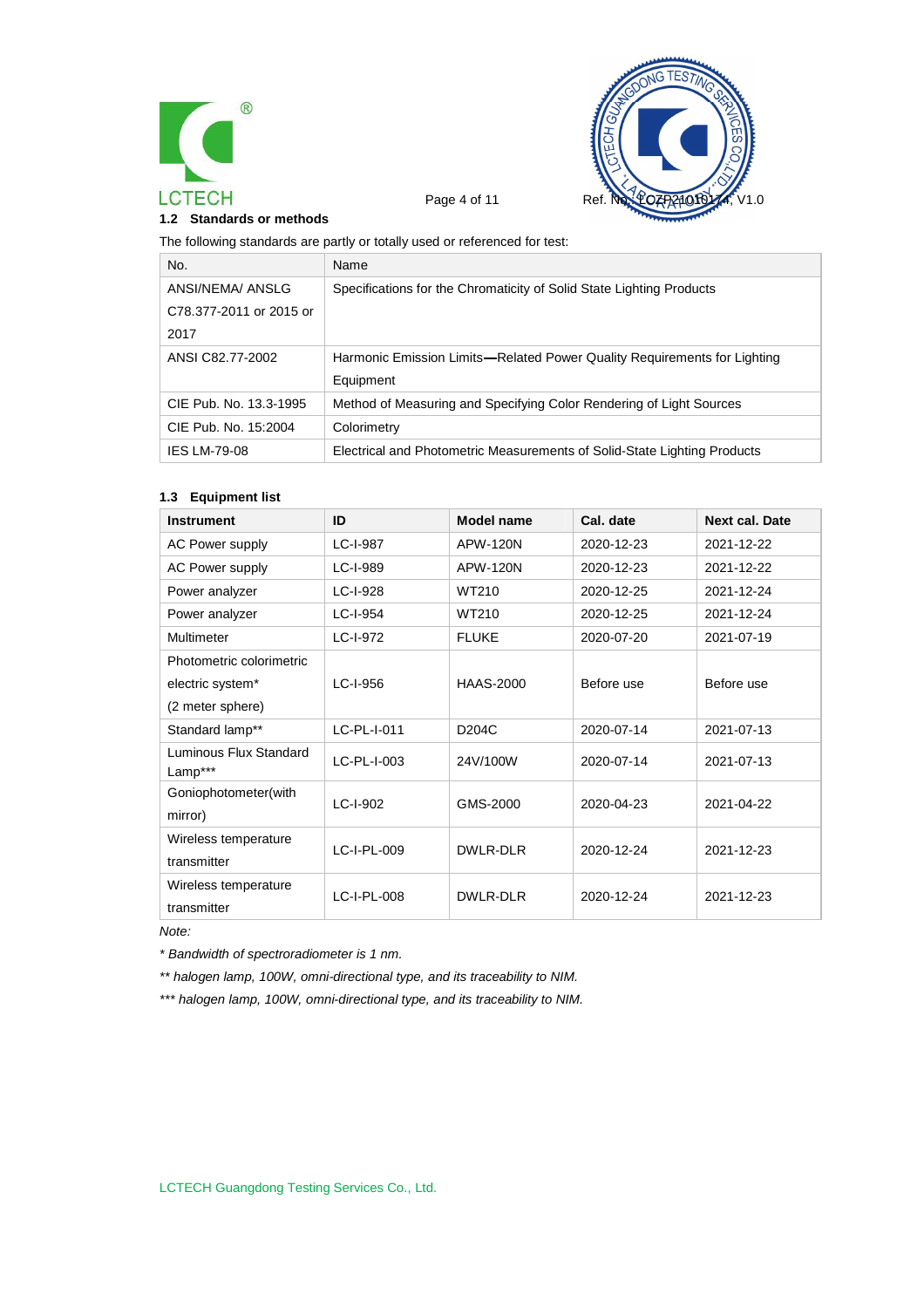



Page 5 of 11

# **2. Test conducted and method**

The lamp/luminaire was operated at least 2 hours to reach stabilization and temperature equilibrium before test.

#### **2.1 Ambient Condition**

The ambient temperature in which measurements are being taken was maintained at 25 °C  $\pm$  1°C; the air flow around the sample(s) being tested did not affect the performance.

#### **2.2 Power Supply Characteristics**

The AC power supply had a sinusoidal voltage wave shape at the prescribed frequency (60 Hz) such that the RMS summation of the harmonic components does not exceed 3 percent of the fundamental during operation of the test item.

The voltage of AC power supply (RMS voltage) applied to the device under test was regulated to within ±0.2 percent under load.

#### **2.3 Seasoning and Stabilization**

No seasoning was performed in accordance with IESNA LM-79-08. And before the measurement, the sample was stabilized until the light output and power variations were less than 0.5% in 30 minutes intervals (3 readings, 15 minutes apart).

#### **2.4 Electrical Instrumentation**

The calibration uncertainties of the instruments for AC voltage and current were less than 0.2 percent, and the calibration uncertainty of the AC power meter was less than 0.5 percent(95 % confidence interval, k=2).

#### **2.5 Color Measurement Method**

Spectral radiant flux was measured by a sphere (2 meter)-spectroradiometer system, and the color characteristics (Color rendering index, correlated color temperature, chromaticity coordinate) were calculated from these by software automatically.

#### **2.6 Total Luminous Flux Measurement Method**

Total luminous flux was measured by type C goniophotometer system.

Light intensity distribution was measured by a type C goniophotometer (with mirror) which can keep the sample in burn position when the tests conduct, and the total luminous flux was calculated from the intensity data by software automatically.

#### **2.7 Luminous Intensity Distribution Measurement Method**

Luminous intensity distribution was measured by a mirror-type goniophotometer (Type C) which can keep the sample in burn position when the tests conduct, and the kinds of graph were generated by software automatically.

#### **2.8 Spatial Non-uniformity of Chromaticity**

The customer did not require this measurement.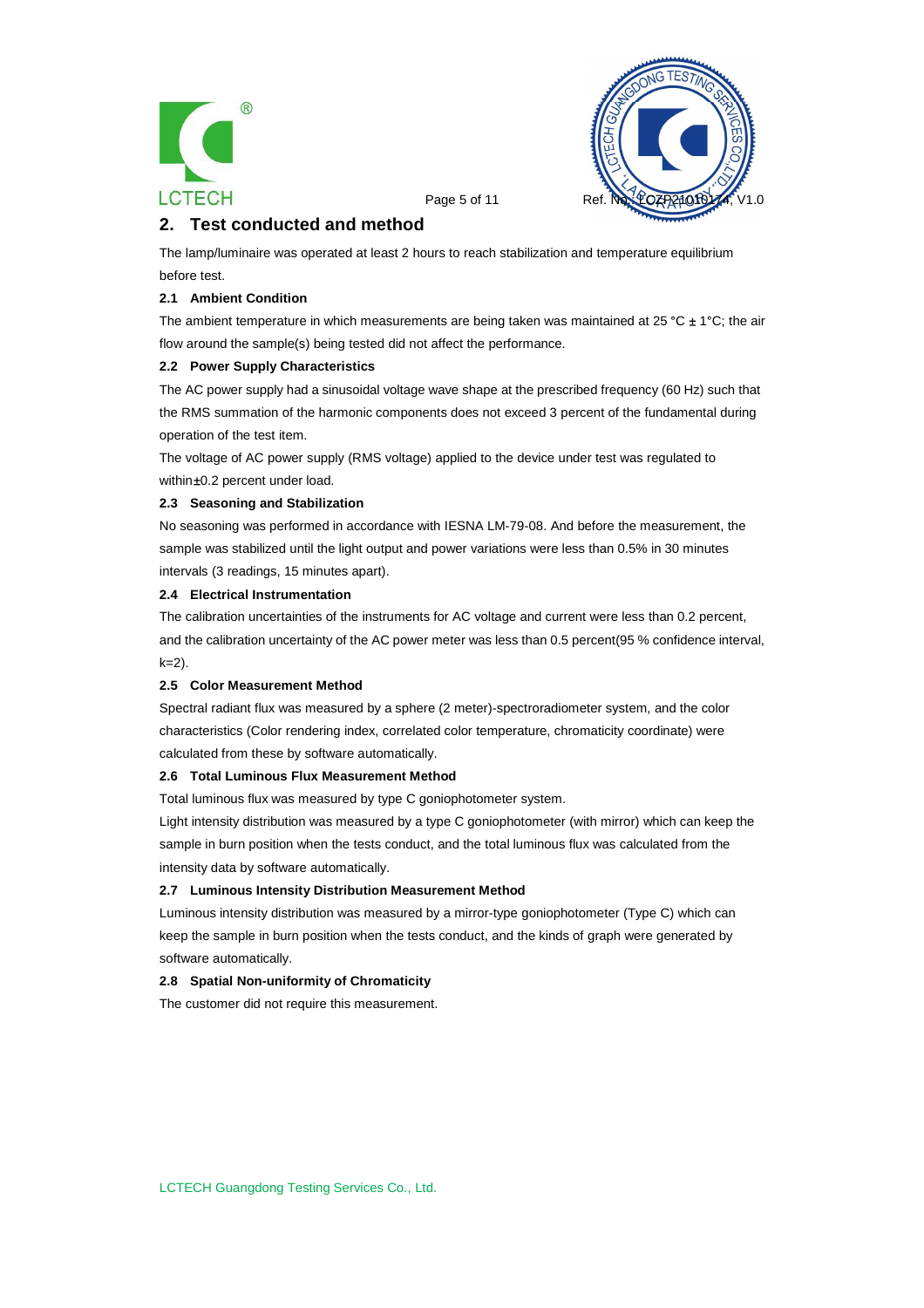



# **3. Test Result Summary**

## **3.1 Electrical data**

| Criteria Item             | Result(Sphere)           | Result(Goniophotometer) |
|---------------------------|--------------------------|-------------------------|
| Input Voltage & Frequency | 120.00 V~60Hz            | 120.04V~60Hz            |
| Input Current(A)          | 0.331                    | 0.326                   |
| Total Power(W)            | 39.50                    | 38.72                   |
| Power Factor              | 0.996                    | 0.989                   |
| Off-state Power(W)        | $\overline{\phantom{0}}$ | -                       |

#### **3.2 Photometric data**

| Criteria Item                         | Result(Sphere)              | Result(Goniophotometer) |
|---------------------------------------|-----------------------------|-------------------------|
| Total Lumens(Im)                      |                             | 4051.28                 |
| Luminaire Efficacy(Im/W)              |                             | 104.63                  |
| Correlated Color Temperature (CCT)(K) | 3033                        |                         |
| Color Rendering Index (CRI)           | 83.5                        |                         |
| R <sub>9</sub>                        | 10                          |                         |
| Chromaticity Coordinate (x,y)         | $x = 0.4354$ y = 0.4049     |                         |
| Chromaticity Coordinate (u,v)         | $u = 0.2492$ $v = 0.3477$   |                         |
| Chromaticity Coordinate (u',v')       | $u' = 0.2492$ $v' = 0.5215$ |                         |
| Duv                                   | 0.0005                      |                         |
| Zone Lumens between 0-60 °            |                             | 89.22%                  |
|                                       |                             | $CO/180 = 78.8^{\circ}$ |
| Beam Angle(50% Imax)                  |                             | $C90/270=76.8^{\circ}$  |

### **3.3 Color Rendering Details**

| R <sub>1</sub> | R <sub>2</sub>  | R <sub>3</sub>  | R <sub>4</sub>  | R <sub>5</sub>  | R <sub>6</sub>  | R7              | R <sub>8</sub>           |
|----------------|-----------------|-----------------|-----------------|-----------------|-----------------|-----------------|--------------------------|
| 82             | 92              | 96              | 82              | 83              | 91              | 83              | 60                       |
| R <sub>9</sub> | R <sub>10</sub> | R <sub>11</sub> | R <sub>12</sub> | R <sub>13</sub> | R <sub>14</sub> | R <sub>15</sub> |                          |
| 10             | 82              | 81              | 72              | 85              | 99              | 75              | $\overline{\phantom{a}}$ |

*Note: N/A*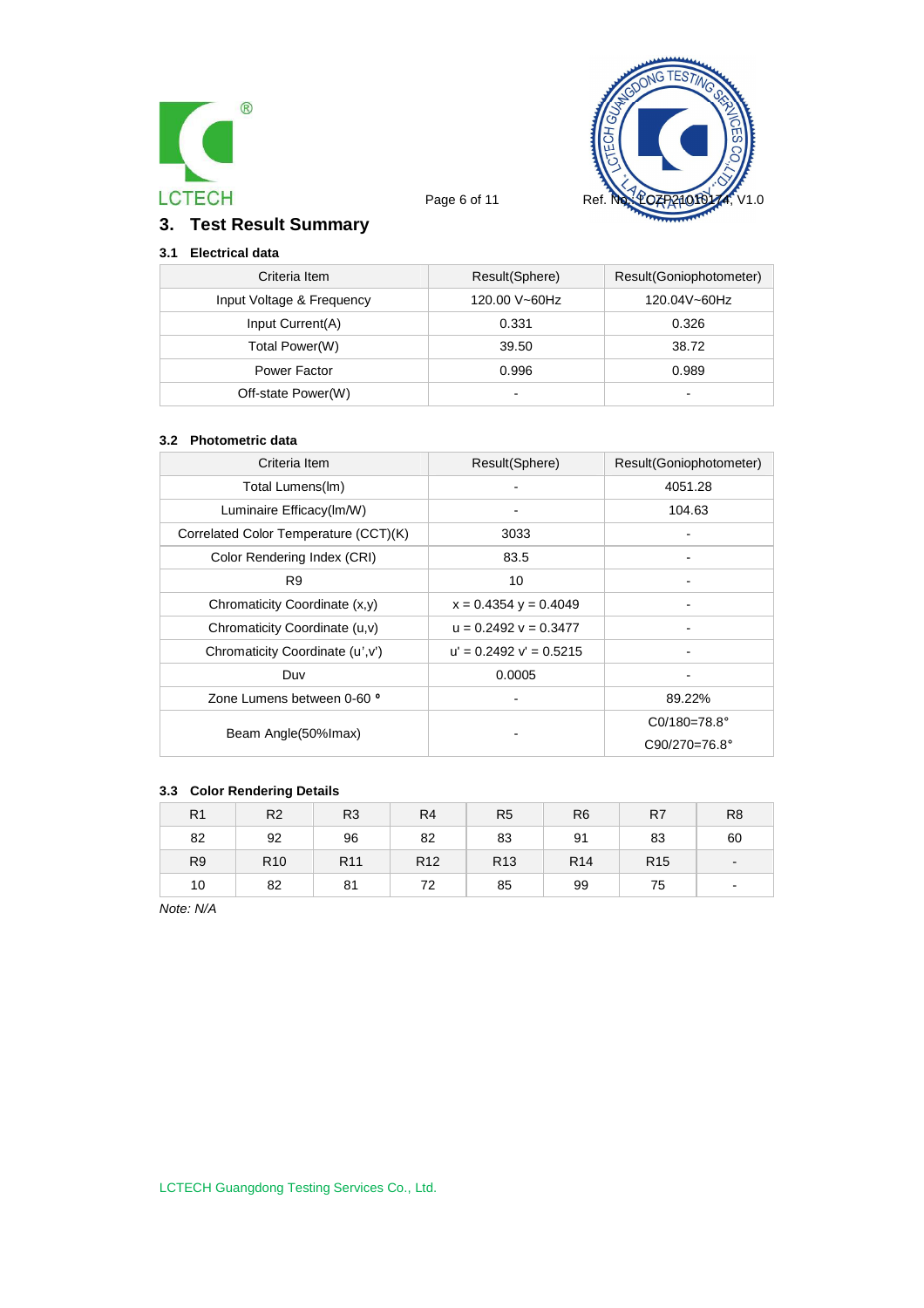





LCTECH Guangdong Testing Services Co., Ltd.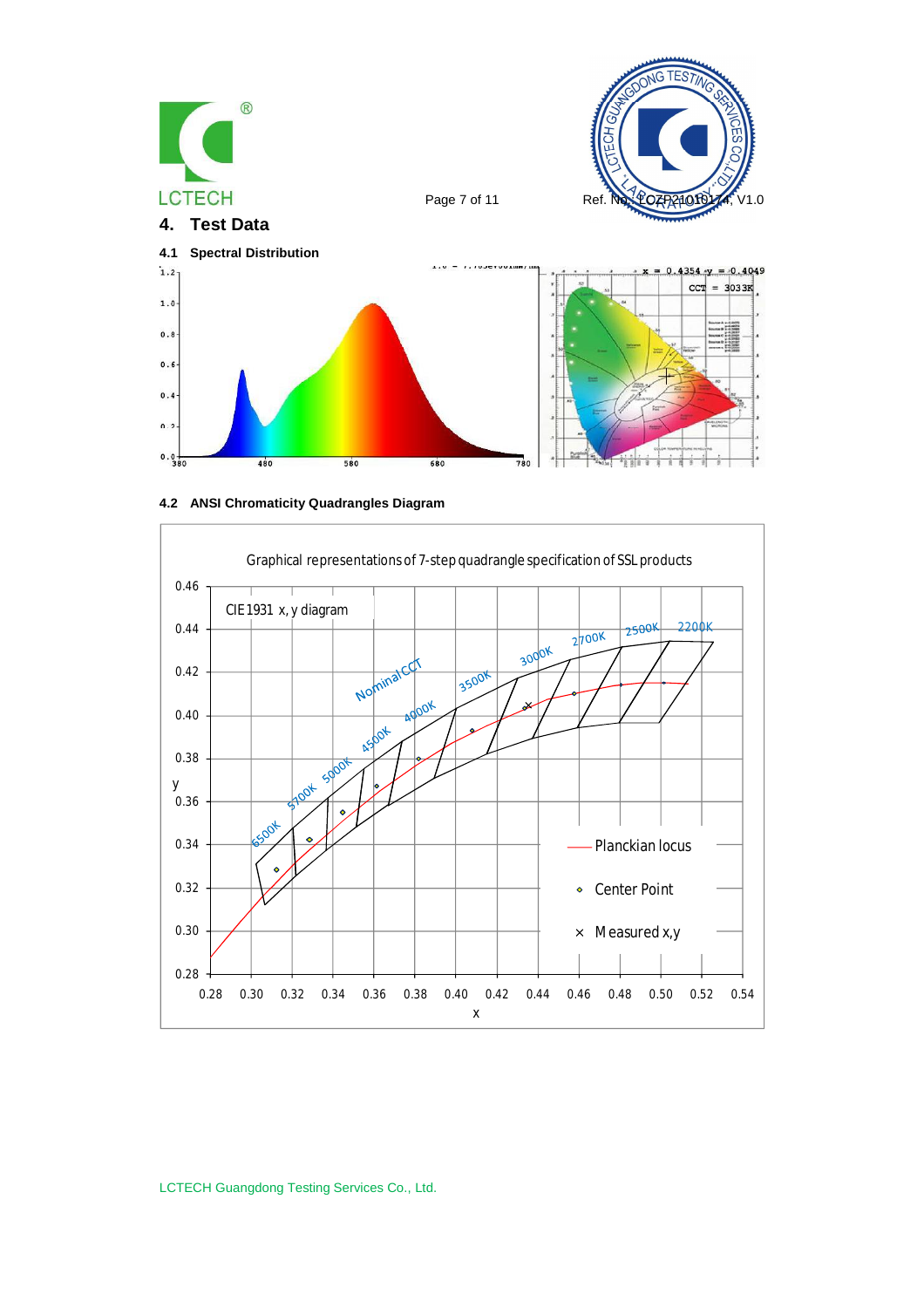



| <b>Goniometry Test Data</b><br>4.3 |         |                      | <b>CONTRACTORY</b> |
|------------------------------------|---------|----------------------|--------------------|
| CIE Type                           | Direct  | Basic Luminous Shape | Rectangular        |
| Spacing Criteria (0-180)           | 1.10    | Luminous Length      | $0.28 \text{ m}$   |
| Spacing Criteria (90-270)          | 1.08    | Luminous Width       | 0.16 m             |
| Spacing Criteria (Diagonal)        | 1.12    | Luminous Height      | 0.00 <sub>m</sub>  |
| Test Distance                      | 30.13 m |                      |                    |

### **4.4 Zonal Lumen Summary**

| Zone      | Lumens  | %Lamp  | %Fixt  |
|-----------|---------|--------|--------|
| $0 - 20$  | 815.39  | 20.10  | 20.10  |
| $0 - 30$  | 1651.16 | 40.80  | 40.80  |
| $0 - 40$  | 2492.69 | 61.50  | 61.50  |
| $0 - 60$  | 3614.64 | 89.20  | 89.20  |
| $0 - 80$  | 3999.6  | 98.70  | 98.70  |
| $0 - 90$  | 4035.61 | 99.60  | 99.60  |
| 10-90     | 3820.59 | 94.30  | 94.30  |
| 20-40     | 1677.3  | 41.40  | 41.40  |
| 20-50     | 2345.76 | 57.90  | 57.90  |
| 40-70     | 1388.13 | 34.30  | 34.30  |
| 60-80     | 384.96  | 9.50   | 9.50   |
| 70-80     | 118.78  | 2.90   | 2.90   |
| 80-90     | 36.01   | 0.90   | 0.90   |
| 90-110    | 6.17    | 0.20   | 0.20   |
| 90-120    | 6.91    | 0.20   | 0.20   |
| 90-130    | 7.94    | 0.20   | 0.20   |
| 90-150    | 10.72   | 0.30   | 0.30   |
| 90-180    | 15.67   | 0.40   | 0.40   |
| 110-180   | 9.50    | 0.20   | 0.20   |
| $0 - 180$ | 4051.28 | 100.00 | 100.00 |
|           |         |        |        |

Total Luminaire Efficiency = 100.00%

### ZONAL LUMEN SUMMARY

| Zone     | Lumens |
|----------|--------|
| $0 - 10$ | 215.02 |
| 10-20    | 600.37 |
| 20-30    | 835.77 |
| 30-40    | 841.53 |
| 40-50    | 668.46 |
| 50-60    | 453.49 |
| 60-70    | 266.18 |
| 70-80    | 118.78 |
| 80-90    | 36.01  |
| 90-100   | 5.36   |
| 100-110  | 0.81   |
| 110-120  | 0.74   |
| 120-130  | 1.02   |
| 130-140  | 1.18   |
| 140-150  | 1.60   |
| 150-160  | 2.15   |
| 160-170  | 2.03   |
| 170-180  | 0.78   |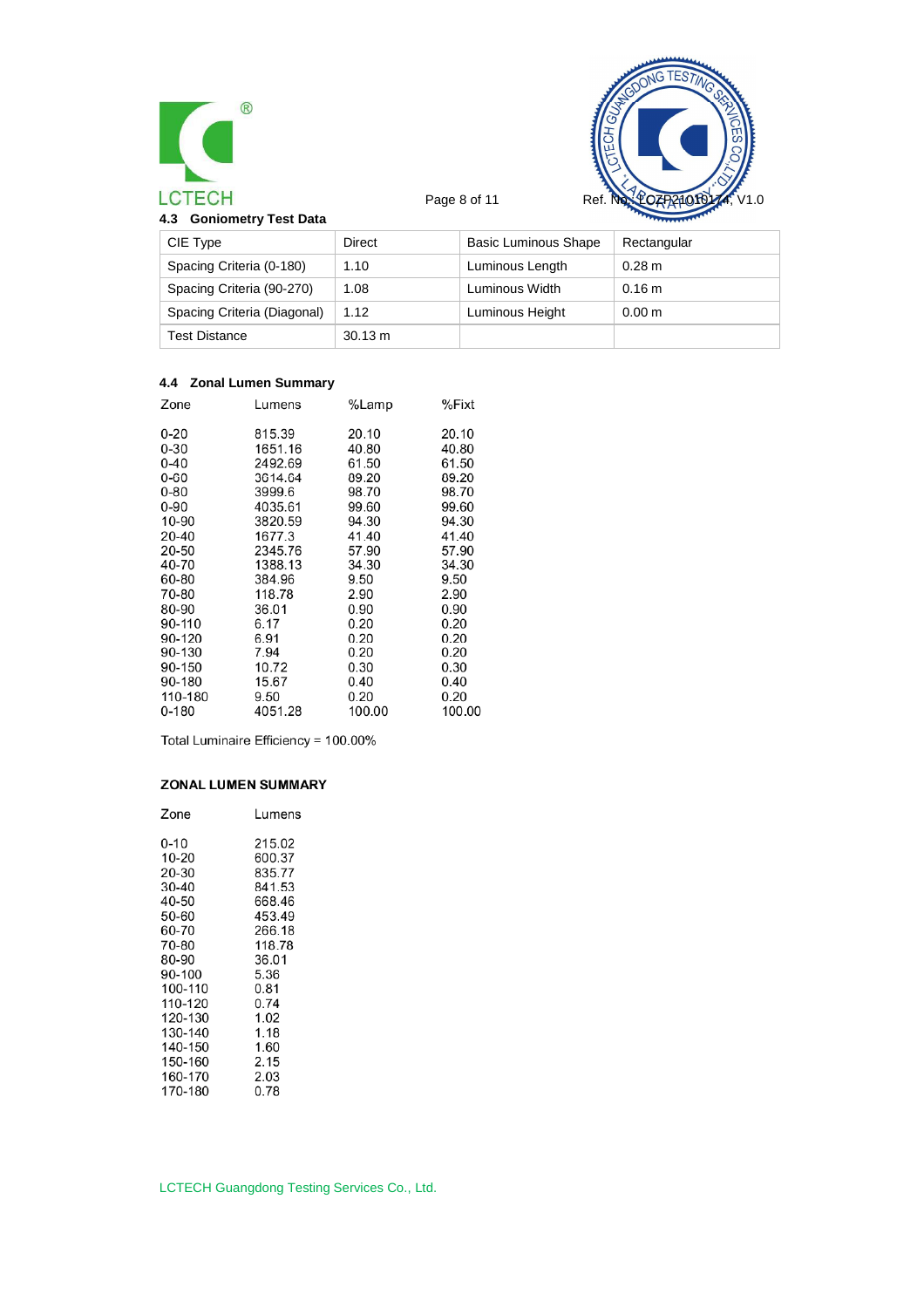

Maximum Candela = 2283.084 Located At Horizontal Angle = 0, Vertical Angle = 0<br>
# 1 - Vertical Plane Through Horizontal Angles (0 - 180)<br>
# 2 - Vertical Plane Through Horizontal Angles (90 - 270)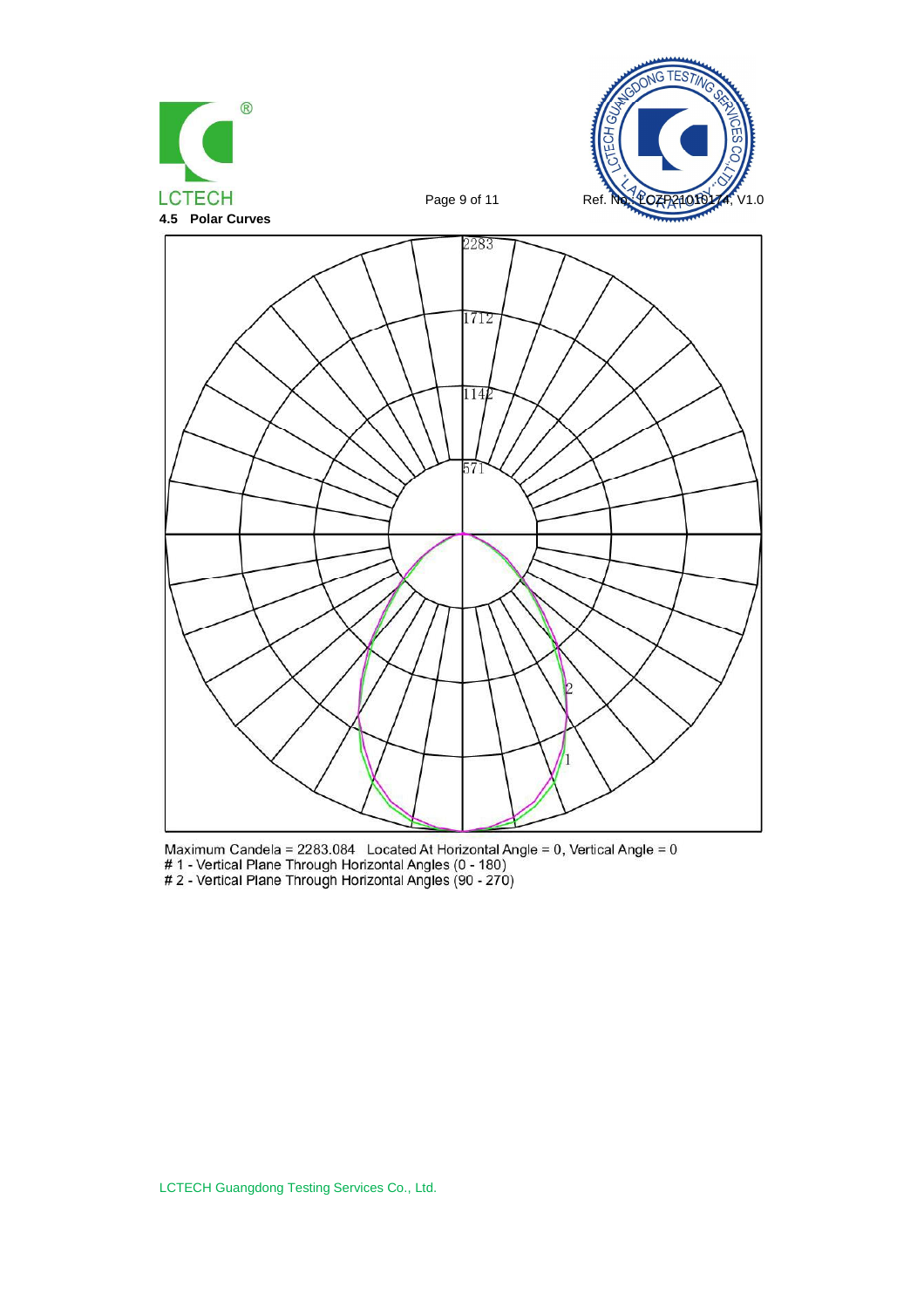



|     | 0       | 15                                                    | 30       | 45                | 60       | 75                                                             | 90       |
|-----|---------|-------------------------------------------------------|----------|-------------------|----------|----------------------------------------------------------------|----------|
| 0   |         | 2283.084 2283.084 2283.084 2283.084                   |          |                   |          | 2283.084 2283.084 2283.084                                     |          |
| 5   |         |                                                       |          |                   |          | 2274.467 2271.746 2269.474 2267.207 2264.424 2264.890 2260.054 |          |
| 10  |         |                                                       |          |                   |          | 2235.009 2230.051 2229.089 2221.844 2219.363 2214.392 2204.964 |          |
| 15  |         | 2161.990 2147.081                                     |          |                   |          | 2145.596 2135.433 2131.748 2129.547                            | 2120.974 |
| 20  |         | 2028.198 2014.259 2014.231 2004.340 2009.084 1994.649 |          |                   |          |                                                                | 1987.312 |
| 25  |         | 1843.157 1827.798                                     | 1830.077 | 1823.526          |          | 1828.314 1813.399                                              | 1806.824 |
| 30  |         | 1601.923 1590.377                                     | 1596.309 | 1598.434          | 1639.362 | 1596.612                                                       | 1599.739 |
| 35  |         | 1327.218 1323.918                                     | 1330.495 | 1347.642          | 1368.707 | 1371.021                                                       | 1367.863 |
| 40  |         | 1055.552 1057.151                                     |          | 1076.275 1098.371 | 1114.456 | 1111.979                                                       | 1111.468 |
| 45  | 830.600 | 830.929                                               | 846.936  | 887.345           | 872.995  | 878.605                                                        | 877.922  |
| 50  | 638.937 | 637.692                                               | 644.474  | 658.813           | 668.334  | 676.508                                                        | 679.235  |
| 55  | 477.797 | 475.622                                               | 485.652  | 498.958           | 510.735  | 516.155                                                        | 519.654  |
| 60  | 356.386 | 354.823                                               | 375.837  | 378.977           | 392.234  | 392.273                                                        | 387.528  |
| 65  | 240.146 | 243.095                                               | 252.138  | 263.706           | 274.619  | 280.811                                                        | 281.457  |
| 70  | 156.423 | 157.663                                               | 165.396  | 174.071           | 183.382  | 189.725                                                        | 191.642  |
| 75  | 90.026  | 97.160                                                | 98.538   | 106.800           | 115.882  | 122.273                                                        | 125.127  |
| 80  | 44.310  | 47.254                                                | 53.183   | 60.848            | 68.227   | 72.862                                                         | 74.914   |
| 85  | 17.144  | 19.532                                                | 24.690   | 30.842            | 36.616   | 40.172                                                         | 40.279   |
| 90  | 4.445   | 4.418                                                 | 6.729    | 11.406            | 15.952   | 19.334                                                         | 19.959   |
| 95  | 1.225   | 1.495                                                 | 1.858    | 2.562             | 4.597    | 6.278                                                          | 6.232    |
| 100 | 0.499   | 0.453                                                 | 0.522    | 0.839             | 1.456    | 1.911                                                          | 2.167    |
| 105 | 0.590   | 0.544                                                 | 0.613    | 0.612             | 0.705    | 0.751                                                          | 0.722    |
| 110 | 0.590   | 0.635                                                 | 0.635    | 0.680             | 0.751    | 0.774                                                          | 0.722    |
| 115 | 0.635   | 0.657                                                 | 0.680    | 0.703             | 0.751    | 0.796                                                          | 0.768    |
| 120 | 0.771   | 0.816                                                 | 0.839    | 0.885             | 0.933    | 0.933                                                          | 0.993    |
| 125 | 1.043   | 1.088                                                 | 1.112    | 1.157             | 1.229    | 1.206                                                          | 1.264    |
| 130 | 1.270   | 1.337                                                 | 1.361    | 1.406             | 1.434    | 1.456                                                          | 1.400    |
| 135 | 1.406   | 1.360                                                 | 1.407    | 1.406             | 1.502    | 1.524                                                          | 1.535    |
| 140 | 1.723   | 1.768                                                 | 1.815    | 1.815             | 1.866    | 1.911                                                          | 1.987    |
| 145 | 2.449   | 2.471                                                 | 2.428    | 2.495             | 2.526    | 2.593                                                          | 2.574    |
| 150 | 3.447   | 3.423                                                 | 3.426    | 3.402             | 3.345    | 3.503                                                          | 3.522    |
| 155 | 4.581   | 4.670                                                 | 4.629    | 4.650             | 4.711    | 4.686                                                          | 4.741    |
| 160 | 5.987   | 6.052                                                 | 6.036    | 6.056             | 6.076    | 6.119                                                          | 6.051    |
| 165 | 7.257   | 7.344                                                 | 7.329    | 7.349             | 7.328    | 7.212                                                          | 7.406    |
| 170 | 8.300   | 8.251                                                 | 8.237    | 8.256             | 8.284    | 8.258                                                          | 8.218    |
| 175 | 8.935   | 8.954                                                 | 8.918    | 8.914             | 8.967    | 8.940                                                          | 8.896    |
| 180 | 4.635   | 4.635                                                 | 4.635    | 4.635             | 4.635    | 4.635                                                          | 4.635    |